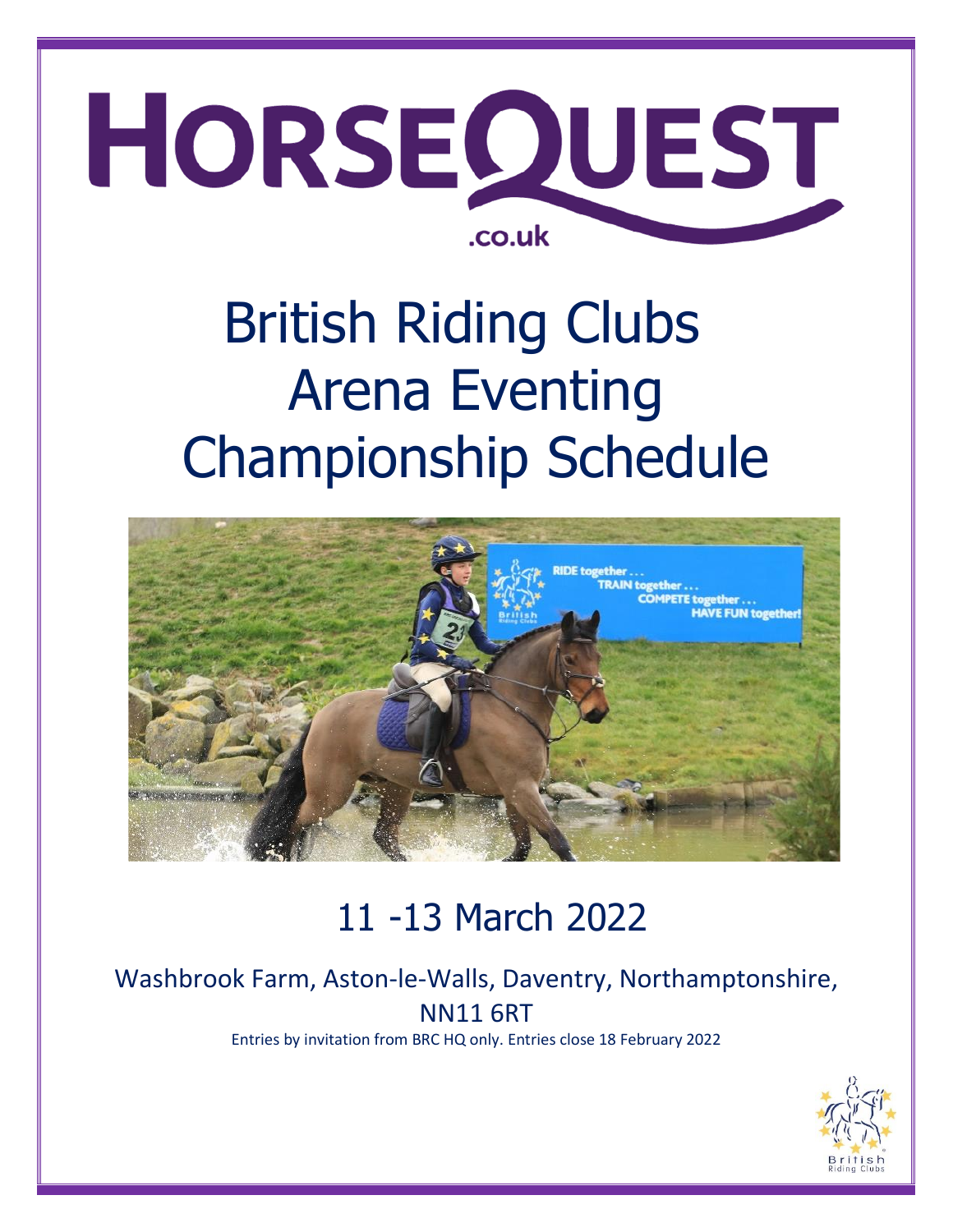#### **Contact details**

Show Organiser: British Riding Clubs Show Secretary: Merlin Perlo General enquiries: 02476 840518 Championship entry and invitations: [brcentries@bhs.org.uk](mailto:brcentries@bhs.org.uk) Results: **brcentries@bhs.org.uk** Event mobile: 07783 888303 (only available from 10/03/22 –13/03/22).

#### **Introduction**

We are delighted to be returning to Washbrook Farm, Aston-le-Walls to hold our 2022 HorseQuest Arena Eventing Championships.

Horsequest are very kindly sponsoring the event again this year and we look forward to welcoming them. HorseQuest is the UK's leading equestrian sales website. With over 450,000 monthly visits and 2 million page views.

### **Before the championships**

#### **Rules and Regulations**

This competition will run under British Riding Club rules. It is important that all competitors are aware of the rules relating to this competition – please see the current BRC Handbook and also the BRC Rule Amendments and Changes document which can be found via the link below:<http://www.bhs.org.uk/enjoy-riding/british-riding-clubs/brc-handbook>

#### **Entries**

Entries are by invitation only to those that have qualified. They will be sent to the team manager on the declaration form from the qualifier with instructions on how to process them. Please note entries close on **18 February 2022**.

#### **Times**

Times will be posted on our website [www.britishridingclubs.org.uk](http://www.britishridingclubs.org.uk/) approximately one week before the championships. Times are selected randomly by computer and cannot be altered. There will be important competitor information released with the times, which must be read before leaving for the competition. Please note that competitors should be ready to jump before their time in case the competition runs early. Please check with the collecting ring steward on the day.

#### **Stabling**

There will be limited stabling on site for this event but this must be booked directly through the venue. A list of local yards will be available on the BRC website closer to the time and team managers will be informed when these are published. Competitors must book directly through the yards. BRC will not be taking any bookings.

#### **Hook up**

There will be no hook up available at this event.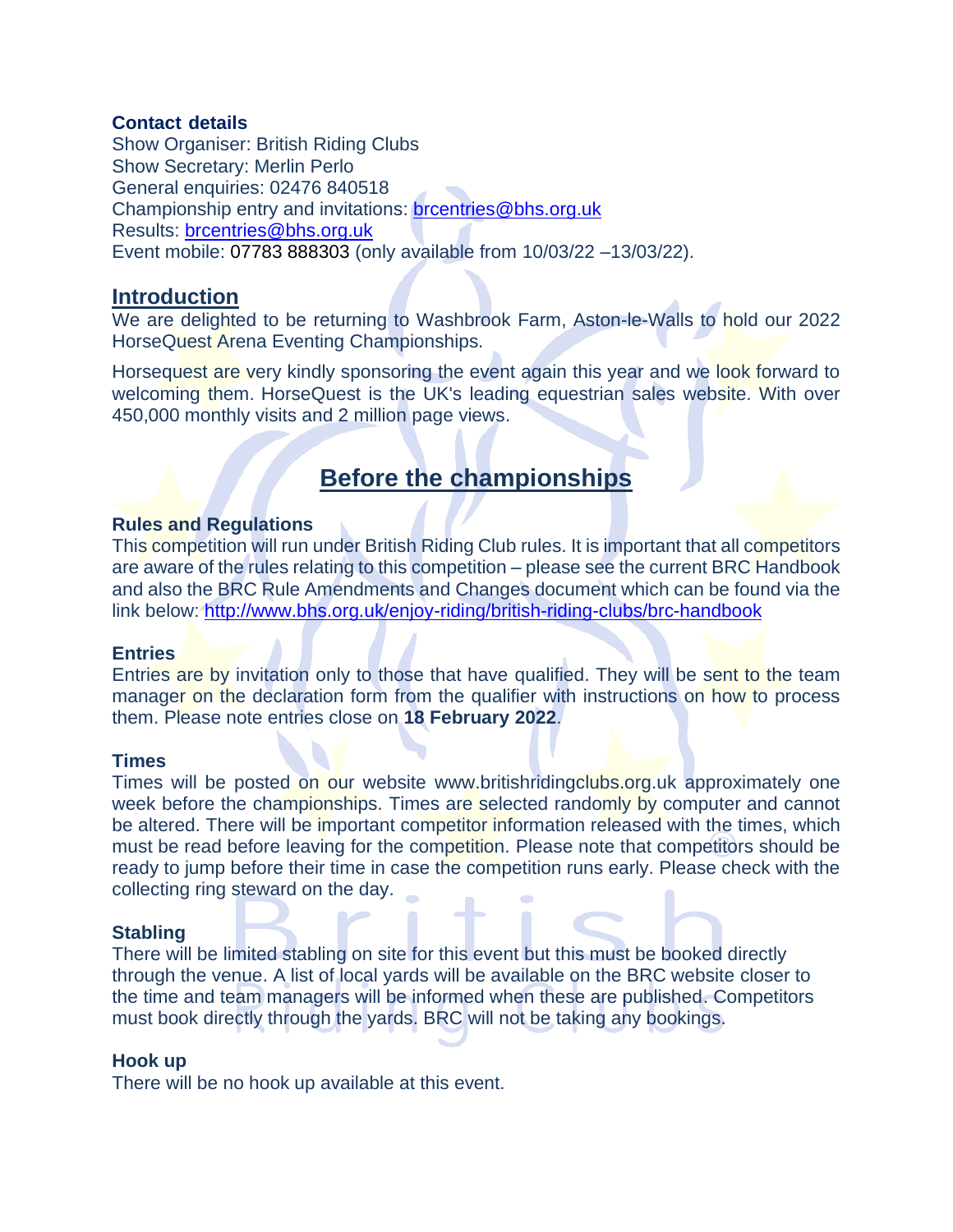#### **Flu Vaccination Certificates**

All competing horses and ponies must have an up-to-date full flu vaccination certificate and comply with BRC rules. If your flu vaccination does not comply, you will not be permitted to compete.

Please refer to the current BRC Handbook for the full rules on vaccination certificates and the News page on the recent updated vaccination change: [http://www.bhs.org.uk/enjoy](http://www.bhs.org.uk/enjoy-riding/british-riding-clubs/news)[riding/british-riding-clubs/news](http://www.bhs.org.uk/enjoy-riding/british-riding-clubs/news) . Please note the full handbook is available online. A flu vac checker is also available to download from the downloads section of the BRC website.

#### **Hats & Body Protectors**

Hats meeting the current standards must always be worn and securely fastened when mounted. It is also advised to wear a hat when handling on the ground. Body Protectors are mandatory for arena eventing and must be up to the current standard. Up to date standards can be found in the BRC Handbook or on the website.

#### **Refund Policy**

Failure to decline a championship invitation before the close of entry so it can be passed down the line may result in the club being charged the entry fee. Entries withdrawn before the closing date will be refunded. Entries withdrawn after the closing date will not be refunded.

In the event of this championship being cancelled, refunds will be in accordance with the BRC Handbook.

Riding Clubs

R)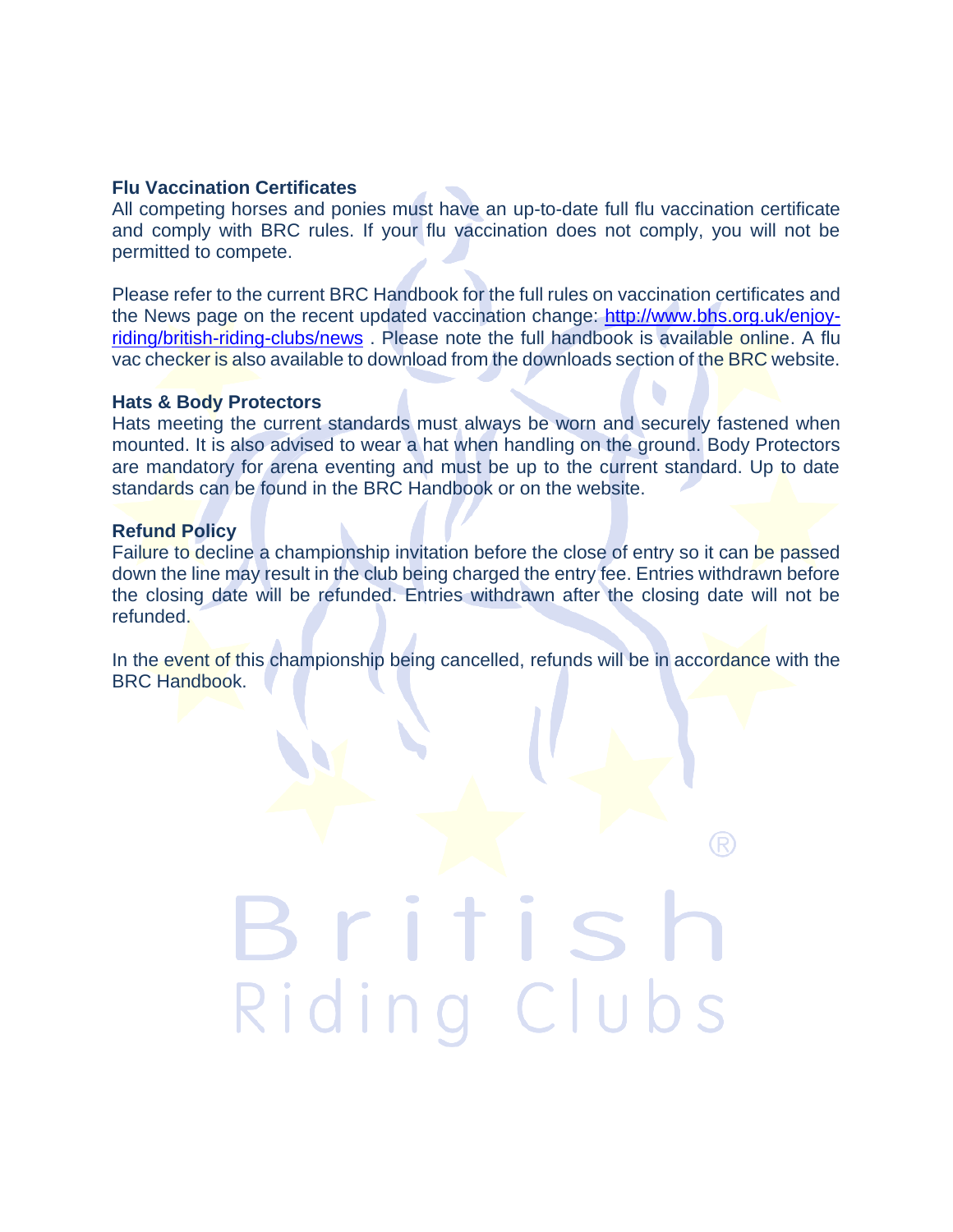#### **Timetable**

Classes are provisionally scheduled to start and finish at the following times. All times are approximate and subject to change. Updated information will be available on the BRC section of the BHS website or BRC Facebook page. The organiser reserves the right to cancel, add to and alter the details in which any competition is scheduled to take place, or amend any competition times or alter the published timetable for the show as they deem appropriate.

#### **Friday 11 March 2022**

| Times (Please note these are only | <b>Class</b>                      |
|-----------------------------------|-----------------------------------|
| provisional)                      |                                   |
| 08:00                             | <b>Arena Eventing Senior 80cm</b> |
| 13:00                             | <b>Arena Eventing Senior 90cm</b> |

#### **Saturday 12 March 2022**

| Times (Please note these are only | <b>Class</b>               |
|-----------------------------------|----------------------------|
| provisional)                      |                            |
| 08:00                             | Arena Eventing Junior 90cm |
| 13:00                             | Arena Eventing Mixed 100cm |

#### **Sunday 13 March 2022**

| Times (Please note these are only<br>provisional) | <b>Class</b>                      |
|---------------------------------------------------|-----------------------------------|
| 08:00                                             | <b>Arena Eventing Mixed 70cm</b>  |
| 13:00                                             | <b>Arena Eventing Junior 80cm</b> |

## **During the championships**

(R)

#### **Declarations and Secretary's**

Details for arriving on site including declaring and the flu vaccination checking procedure will be published in the competitor information document alongside the times

All other queries at the event including scoring can be dealt with by the secretary.

#### **Parking**

Please follow the direction of the car parking attendants.

#### **Presentations**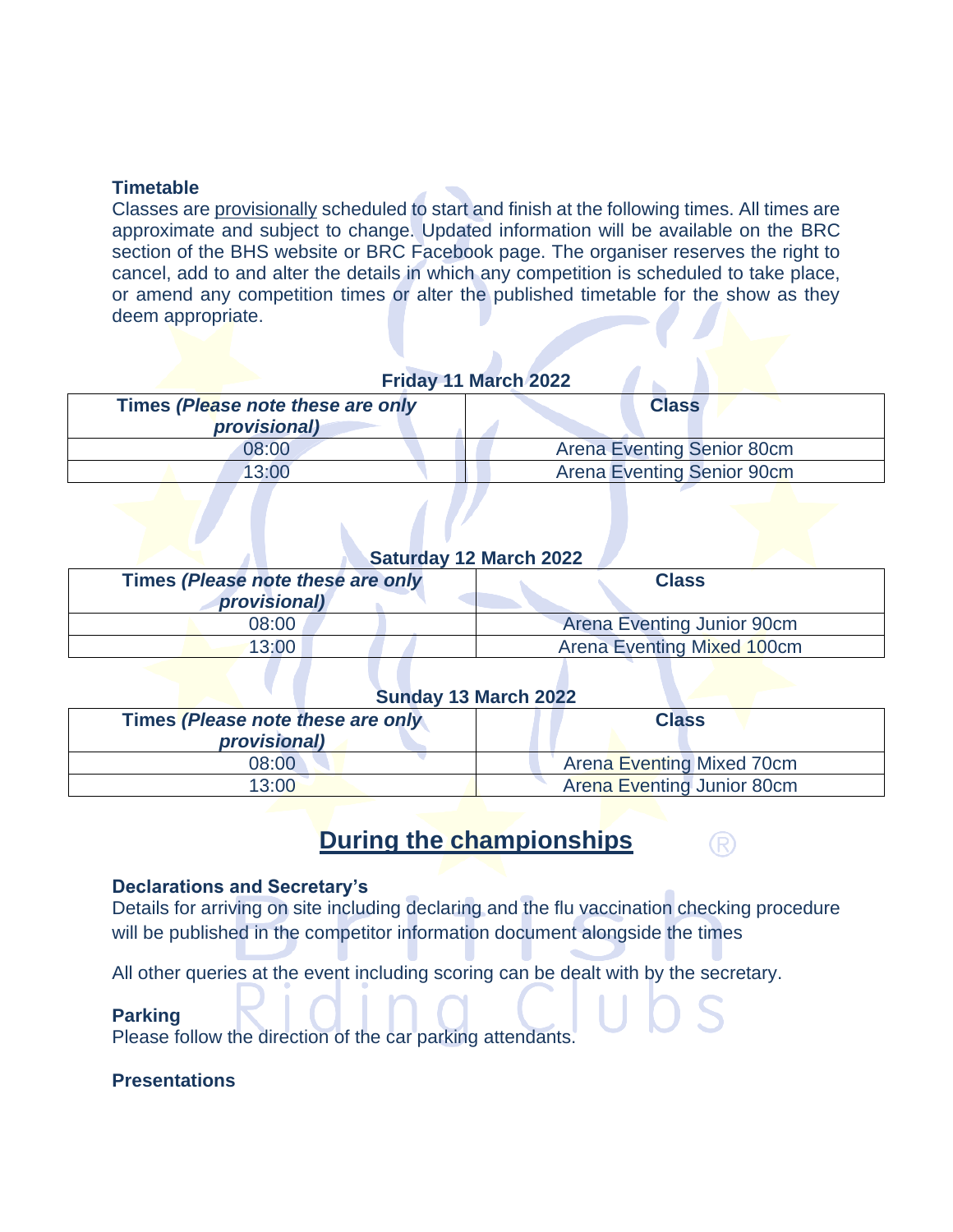Presentations will be approximately 30 minutes after the final results of each class have been posted. Delays to the presentations will be as a result of objections or queries that will need to be resolved before it can go ahead. Attendance for the presentation will be posted at the event.

#### **Salvers**

Salvers awarded at championships must be signed for by a nominated person who is then responsible for that salver. It must be returned to arrive at the office on the date stated on the form by recorded delivery and must be packaged with care.

Any loss/damage or failure to return the salver by the specified date will result in the club concerned being invoiced for the cost of a replacement. BRC may also refer such matters to the BRC Discipline Committee.

#### **Official Objections**

Protests or complaints may be lodged in writing and accompanied by a deposit of £20. They must be addressed to the Official Steward via the secretary. Protests must be made no later than 30 minutes after the incident that gave rise to that protest or 30 minutes after the results have been published. The deposit will be forfeited unless the protest is upheld, or it was decided that there were good and reasonable grounds for lodging the protest.

#### **Official Photographs**

Please be advised that filming and/or photography will be taking place during the BRC Championships - this could be in the arenas, seating areas, stabling and lorry park during competition hours. If you do not wish to appear in any images captured, please inform the secretary so that we can take appropriate steps to ensure you are not included. The photographs/film could potentially be included in BRC publications or in BRC promotional materials in the future and may also be published on the BRC section of the BHS website. They could also be passed onto the sponsor of the event and the press.

#### **Exercising Horses**

Please see the competitor information document which will be published alongside the times. Competitor bib numbers must always be worn when mounted. Strictly no entry into competition arenas unless competing.

#### **Catering**

Catering will be available on site.

#### **Medical Care**

Paramedics will be on site during the competition hours of the championships. Outside of these hours, in an emergency please dial 999.

#### **Vet and Farrier**

We will have a vet on site and farrier on-call for this event during competition hours. There will be an on-call vet for outside competition hours. Please contact an official on the day for contact details.